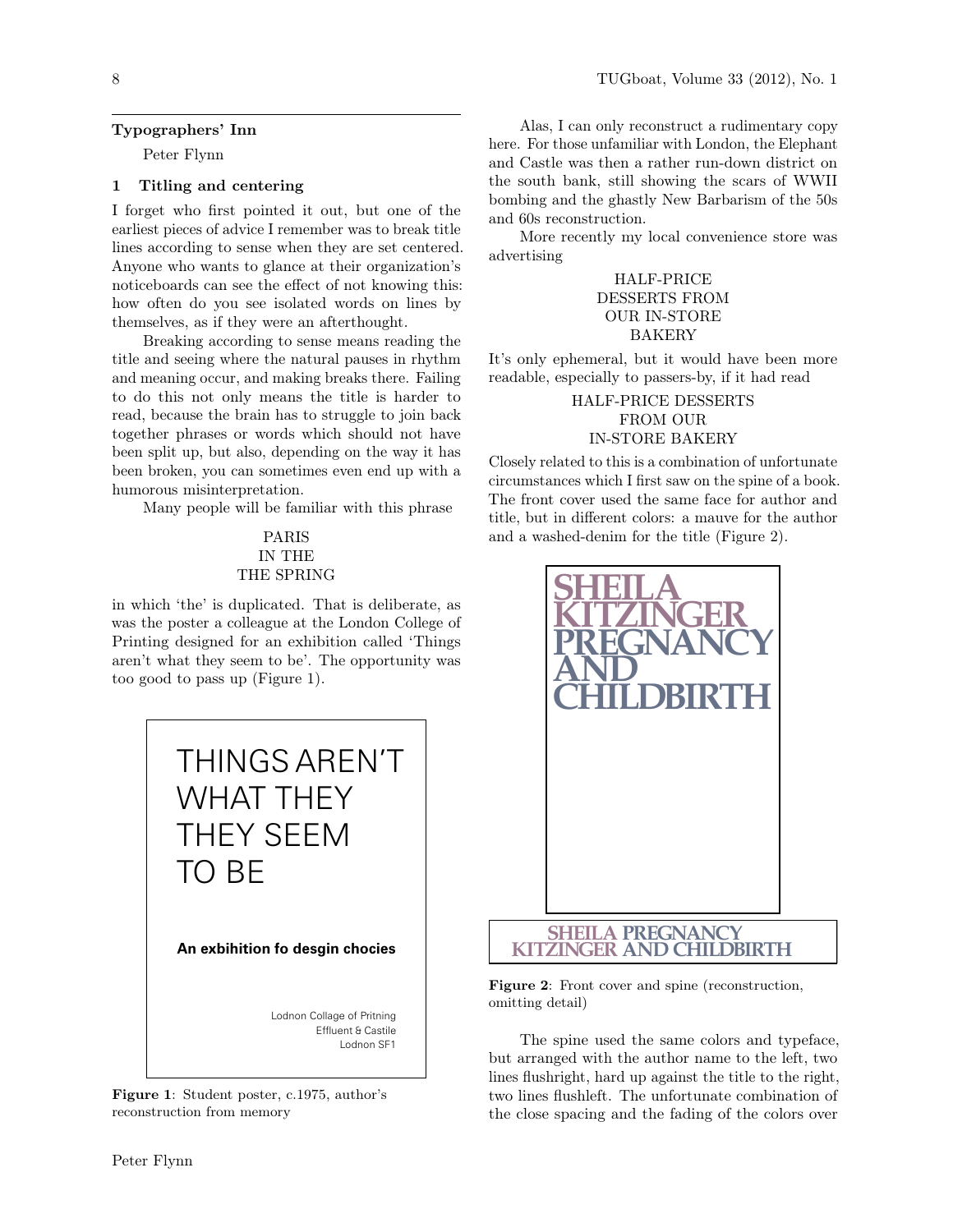time leaves one with the impression that this was Sheila Pregnancy's Kitzinger and Childbirth.

A close contender is the copy of Stieg Larsson's The Girl with the Dragon Tattoo which I was given for Yuletide. The spine almost leaves you with the impression that is it THE GIRL WITH THE STIEG by DRAGON TATTOO LARSSON.

### 2 Beaten into submission

Some years ago I signed up to do a late-life part-time PhD. It's been a long time a-growing, but it's getting somewhere near fruition. Which is all well and good, and nothing to do with this column, except that as a by-product, I was obviously going to produce the thing using LATEX. My university didn't even have a Word template for theses, let alone a thesis document class for LATEX, so it equally obviously behove me to write one.

I made a start, initially for my own benefit, but as this was a part-time task slaved off another parttime task slaved off a full-time task, it tended to get quietly ignored while I fiddled with more burning issues like research and a day job. My patient and long-suffering co-students were repeatedly told 'it's on its way', but it took until last summer for something usable to appear. I started with the crufty and encrusted code that I had been working with, chipped off the barnacles, oiled the insides, fixed the broken bits, added the requisite bells and whistles, polished the outsides— and then had to start thinking about appearances.

The university's regulations are simple to the point of being simplistic: one-sided; a 4cm left-hand (binding) margin, 3cm everywhere else; a 'plain' typeface (that is, not ornamental or decorated); the text double-spaced or  $1\frac{1}{2}$ -line-spaced; some specific items on the (centred) title page; a table of contents, Declaration, and 200–word Abstract. That's about it, so the detail was basically up for grabs by each student. The Graduate Studies Office, which deals with thesis submission and reception, do in fact impose other rules, but these are so obvious and so rarely broken that they are not usually mentioned (like it has to be printed in black on white paper).

I'm not a graphic designer nor a professional typographer nor even a typographic designer, but I am aware that working to a very loose brief is in some ways harder than working to one too tight. It's also axiomatic that simplicity is best when dealing with a functional document whose primary purposes are to act as a record of your findings and to convince your Extern that you are safe to let loose on the world of research. However, the more I looked at the largely pragmatic and temporary choices I

had made for my drafts, the more I realised the dangers of allowing the technology to dominate the design: just because L<sup>A</sup>TEX (or whatever system) can do something, doesn't mean that you have to do it. One of the pitfalls of having spent a lifetime working with computer documentation is that there is a tendency for all document content to end up looking like The TEXbook, regardless of the page layout and the typeface.

As it turned out, I made a lot of cuts and very few additions. I had in fact just been experimenting with different layouts for floats before deciding that the marginal improvement in balance between float and the surrounding text wasn't worth the additional weight of code, so I carried this principle over to the rest of the class.

The document class loads the default report with the options oneside, 11pt, a4paper, thus the only variations are those required by the regulations, and a few which I have seen fit to impose on myself. There are discussions about printing two-sided to save trees, but with electronic submission imminent, the argument appears to be moot.

- Layout: a separate title page and one-sided imposition are mandated; A4 is the only paper size, although it will allow Letter, in case students with US funding agencies or sponsors need a copy to fit their filing system. It was not hard to fix the text area so that it works acceptably if not optimally on both sizes of paper.
- **Type size:** currently fixed at  $11pt-1$  would have preferred 12pt, because the important people reading it (supervisor, Prof, Extern) tend to be much older than the student, and therefore have suboptimal eyesight, but 12pt does increase the page count significantly. I need to experiment with the balance between line-spacing and type size for this exact line-length.
- Line-spacing: double-spacing makes the thesis far too many pages, although it has a legitimate purpose for drafts, where readers appreciate having the space to scribble comments. Lineand-a-half looks about right, but there's nothing to stop the student overriding this. A 10pt setting is clearly too small for the length of lines on an office-size sheet of paper with the given margins without resorting to double line-spacing or more.
- Typeface: for those including a significant amount of mathematics, the scope is very limited, and I suspect most will stick to CM or Times. Otherwise it's up to the author, within the confines of the regulations. I used Charter, because I find it reads easily in very long documents.